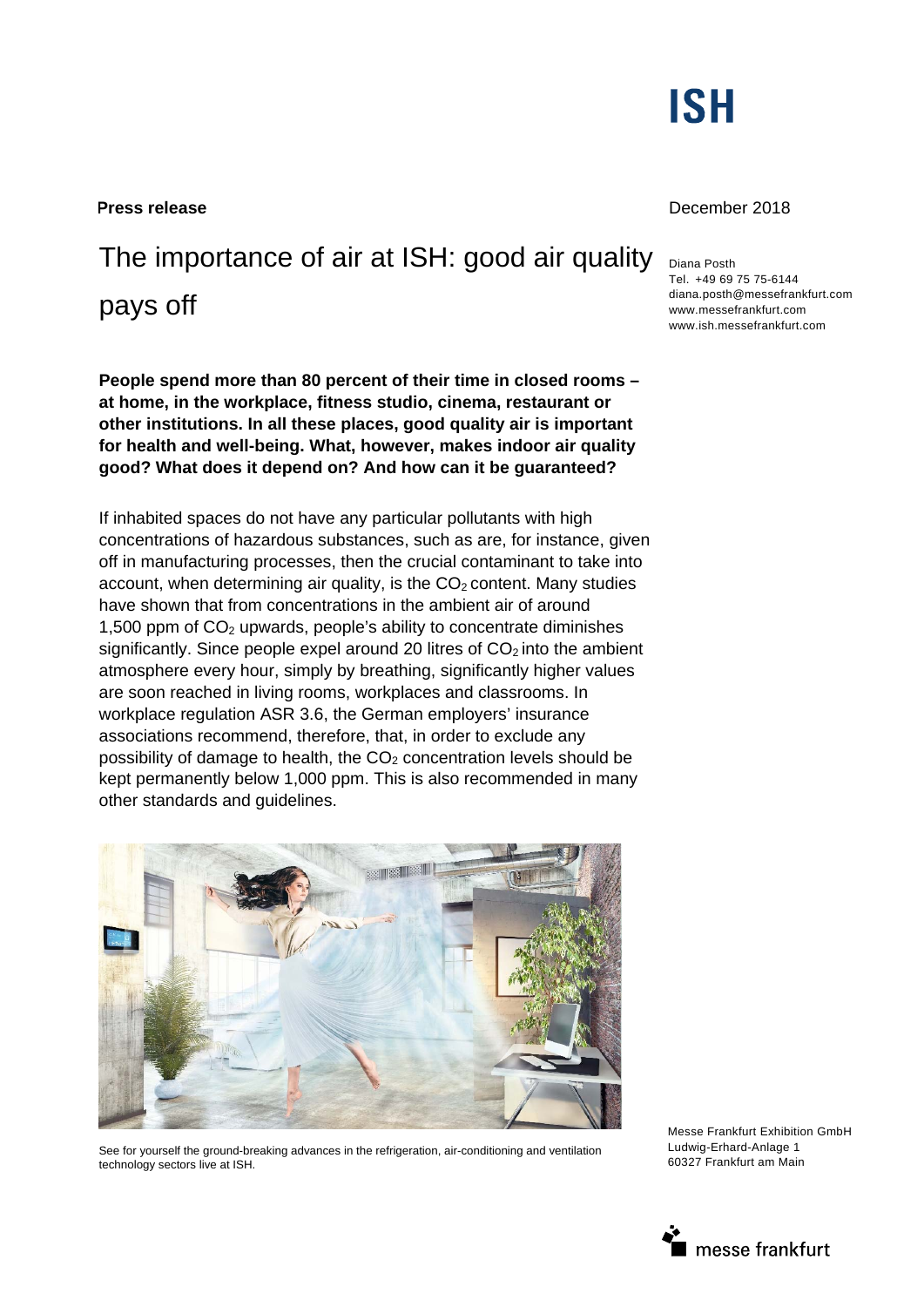As well as  $CO<sub>2</sub>$ , there are other substances that also pollute the indoor air and thus the air we breathe: for example, the emanations from building materials and interior furnishings, such as adhesives and fitted carpets. These and other substances should, therefore, also be removed from interior areas.

## **Indoor air quality equipment and installations: goodbye to pollutants**

No doubt, in many cases, a satisfactory indoor air quality can be achieved by just opening a window or two; but this is never a permanent solution. The influx of cold air in winter or hot air in summer ruins the energy balance of the building. In addition, opening the window in many inner-city locations is not a good option, because of the noise or poorquality external air. A permanent solution for ensuring good air quality is offered only by sophisticated air-quality technology – in other words, ventilation systems appropriate for domestic dwellings and workplaces. For such systems, the necessary volume of external air that is required for the appropriate level of indoor air quality is calculated exactly, taking into account the number of people and the surface area. This air is then processed in the ventilation unit to remove particulates, dust, pollen and other pollutants. It is filtered and then distributed to the rooms in the building via ventilation ducts. At the same time, stale air is removed from the rooms. The constant renewal of air leads to permanently goodquality, impeccably clean air – and without the need for the disruption involved in opening windows.

Such technological solutions to indoor air quality offer other positive benefits over and above ensuring appropriate air quality: depending on the demand for heating or cooling, the external air that is sucked into the ventilation unit through the fan can be cooled, warmed, humidified or dehumidified, so as to provide a comfortable temperature and environment for the people inside the building. All ventilation units are equipped with heat-recovery systems, that are capable of removing up to 90 per cent of thermal energy from the stale, exhaust air. With that, they warm or cool the intake air. This heat-recovery system saves significant amounts of energy for heating and cooling.

These ground-breaking advances in the refrigeration, air-conditioning and ventilation technologies can be experienced first-hand at ISH and are a central feature of the Energy area. With over 2,400 exhibitions, ISH is the world's largest show for the combination of water and energy. It will take place from 11 to 15 March 2019 in Frankfurt am Main with a new sequence of days (Monday to Friday). Both German and international market leaders and leading technology companies will be concentrating on topics such as indoor air quality, digital heating technology and the IoT in relation to building automation. At the same time, there will be a focus on numerous innovations for helping to conserve natural resources. ISH is, moreover, the world's largest showroom for modern bathroom concepts and sustainable, long-term solutions in the sanitation business.

ISH World's leading trade fair HVAC + Water Frankfurt am Main, 11 to 15 March 2019